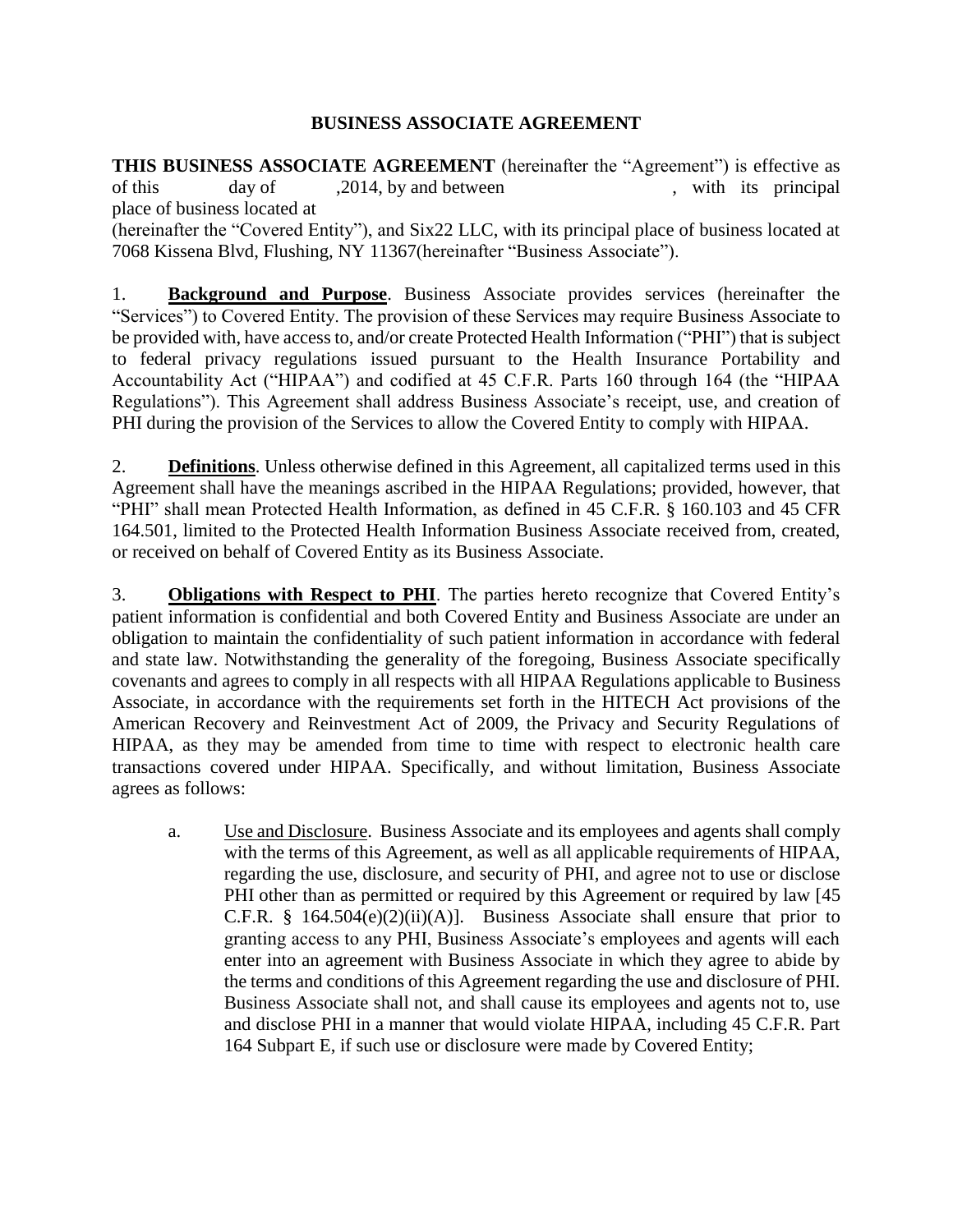- b. Appropriate Safeguards. Business Associate agrees to use appropriate safeguards to prevent use or disclosure of PHI other than as provided for by this Agreement or required by law [45 C.F.R.  $\S$  164.504(e)(2)(ii)(B)]. Without limiting the foregoing, Business Associate agrees to protect the integrity and confidentiality of any PHI it exchanges with Covered Entity;
- c. Reporting. Business Associate agrees to report to Covered Entity any use or disclosure of PHI which violates the terms of this Agreement or the requirements of HIPAA or HITECH [as required by 45 C.F.R. 164.410], and/or any security incident of which Business Associate becomes aware of such, including any discovery of any inconsistent use or disclosure by an agent or subcontractor of Business Associate [45 C.F.R. §164.504(e)(2)(ii)(C)];
- d. Agents. Business Associate agrees to ensure that any agents and subcontractors to whom it provides PHI received from, or created, or received by Business Associate on behalf of Covered Entity agree in writing to the same restrictions and conditions set forth in the business associate provisions of the HIPAA Regulations that apply through this Agreement to the Business Associate with respect to such information [45 C.F.R.  $$164.504(e)(2)(ii)(D)$ ], including without limitation, compliance with both the HIPAA Privacy Rule and the HIPAA Security Rule, and protecting the security of electronic PHI;
- e. Access to Designated Record Sets. To the extent that Business Associate processes or maintains PHI in a Designed Record Set, Business Associate agrees, at the request of Covered Entity for access to PHI about an individual contained in a Designated Record Set, in a time and manner designated by Covered Entity, to make such PHI available to Covered Entity to enable Covered Entity to fulfill its obligations under the HIPAA Regulations respecting the provision of access to PHI [45 C.F.R. § 164.504(e)(2)(ii)(E) and/or 45 CFR 164.524]. In the event that any individual requests access to PHI directly from Business Associate, Business Associate shall, within ten (10) days, forward such request to Covered Entity;
- f. Amendments to Designated Record Sets. To the extent that Business Associate possesses or maintains PHI in a Designated Record Set, Business Associate agrees to make any amendments to PHI in a Designated Record Set as directed or agreed by Covered Entity, and/or to make available to Covered Entity (or to an individual as directed by Covered Entity) PHI for such amendment, and incorporate any amendments to the PHI in accordance with the HIPAA Regulations [45 C.F.R. §  $164.504(e)(2)(ii)(F)$ ;
- g. Accounting of Disclosures. Business Associate agrees to document disclosures of PHI and information related to such disclosures as would be required for Covered Entity to respond to a request for an accounting of disclosures of PHI, and to make available to Covered Entity such information as requested [45 C.F.R. §  $164.504(e)(2)(ii)(G)$ . In the event a request for an accounting is delivered directly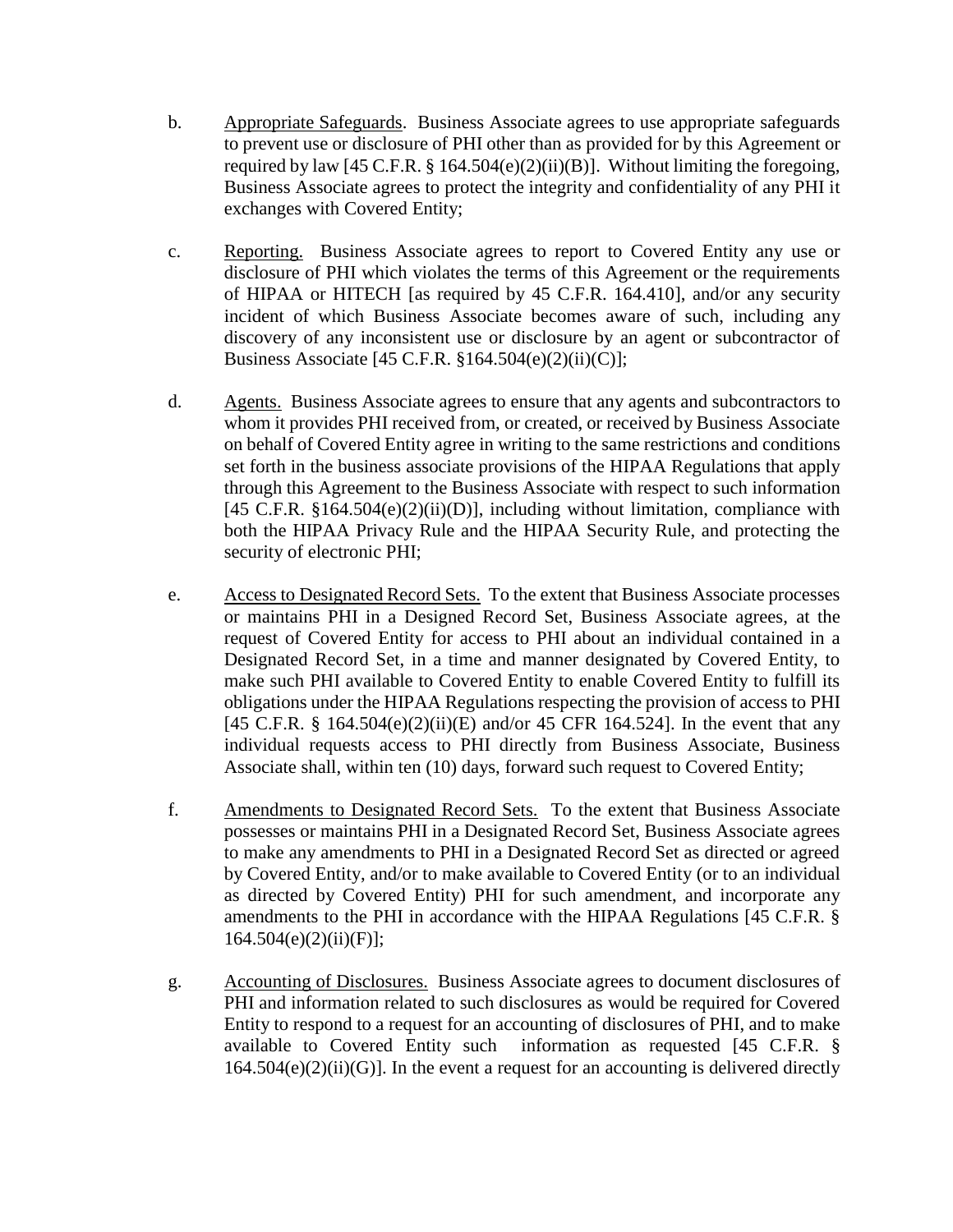to Business Associate, Business Associate shall, within ten (10) days, forward such request to Covered Entity;

- h. Access to Books and Records. Business Associate agrees to make internal practices, books and records, including policies and procedures, and PHI received from, or created or received by Business Associate on behalf of Covered Entity, available to Covered Entity or the Secretary, as requested by Covered Entity or the Secretary. [45 C.F.R. § 164.504(e)(2)(ii)(H)];
- i. Return of Information. Business Associate agrees upon the completion or earlier termination of the Services, to return to Covered Entity or destroy all PHI, including such information in possession of Business Associate's subcontractors, as a result of the provision of the Services and retain no copies, if it is feasible to do so. If return or destruction is infeasible, Business Associate agrees to notify Covered Entity of this infeasibility and the reason(s) therefore and agrees to extend all protections, limitations and restrictions contained in this Agreement to Business Associate's use and/or disclosure of any retained PHI, and to limit further uses and/or disclosures to the purposes that make the return or destruction of the PHI infeasible. This provision shall survive the termination or expiration of this Agreement and the completion or earlier termination of the Services [45 C.F.R. §  $164.504(e)(2)(ii)(I);$  and
- j. Mitigation. Business Associate agrees to use reasonable commercial efforts to mitigate any harmful effect that is known to Business Associate of a use or disclosure of PHI in violation of the requirements of this Agreement.

4. **Permitted Uses and Disclosures of PHI**. Unless otherwise limited herein, Business Associate may:

- a. Use and disclose PHI to perform functions, activities or services for, or on behalf of Covered Entity as specified in any agreement with Covered Entity, provided that such use or disclosure is in compliance with law.
- b. Use the PHI in its possession for its proper management and administration and to fulfill any legal responsibilities of Business Associate [45 C.F.R.  $§164.504(e)(4)(i);$
- c. Disclose the PHI in its possession to a third party for the purpose of Business Associate's proper management and administration or to carry out the legal responsibilities of Business Associate, if:
	- i. the disclosures are required by law; or
	- ii. Business Associate obtains reasonable assurances in writing from the third party that the PHI will be held confidentially and used or further disclosed only as required by law or for the purpose for which it was disclosed to the third party and the third party notifies the Business Associate of any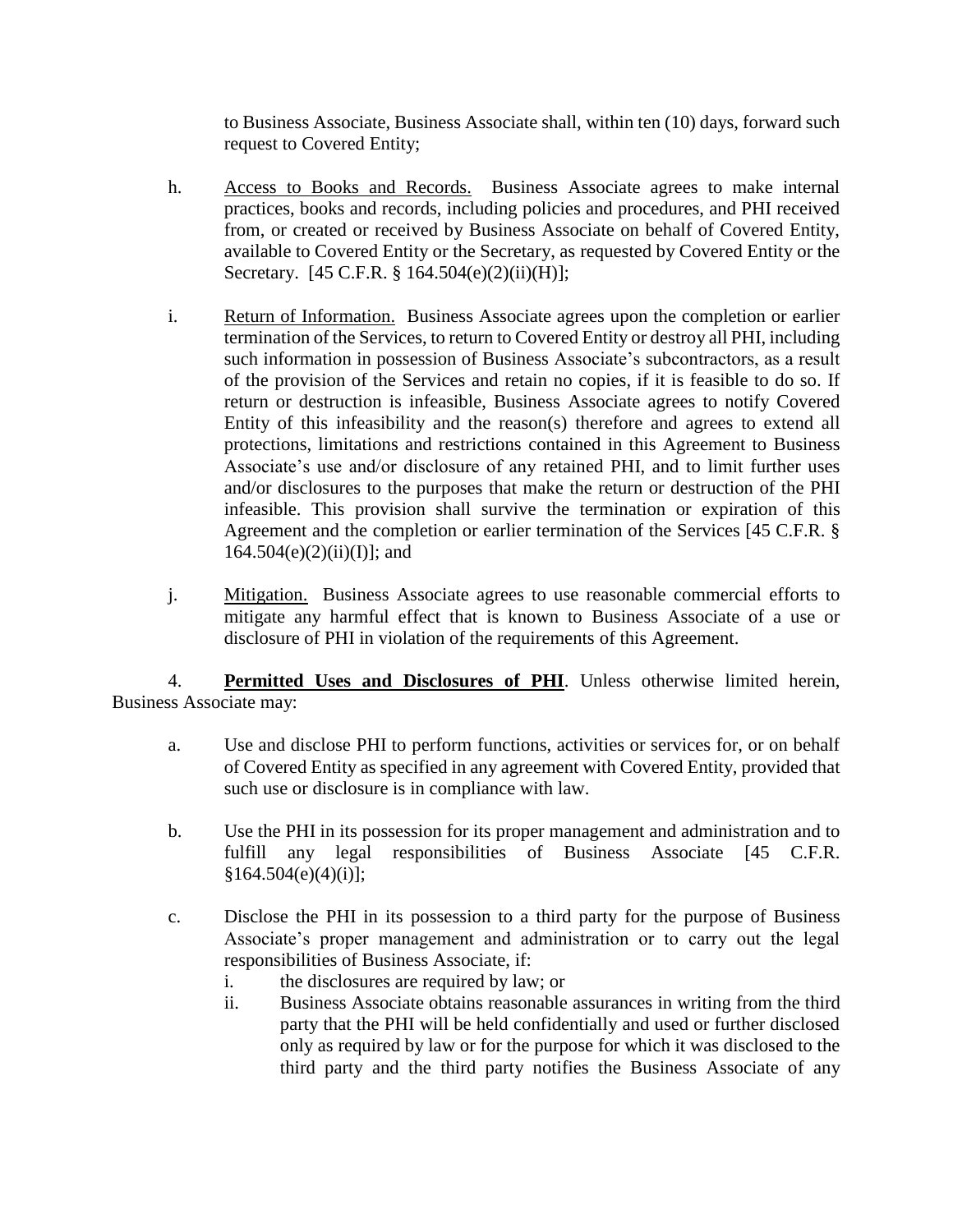instances of which it becomes aware in which the confidentiality of the information has been breached  $[45 \text{ C.F.R.} \$ § 164.504 $(e)(4)(ii)$ ].

5. **Security Safeguards**. Business Associate agrees to implement administrative, physical and technical safeguards that reasonably and appropriately protect the confidentiality, integrity, and availability of any electronic PHI that it creates, receives, maintains, or transmits to or on behalf of Covered Entity as required by the HIPAA Regulations. Business Associate specifically agrees to employ multiple security mechanisms to ensure the confidentiality, integrity, and availability of the electronic data which is exchanged with Covered Entity, including but not limited to authentication controls, authorization controls, audit controls and encryption, as requested by Covered Entity. Business Associate further agrees to ensure that any agent, including a subcontractor, to whom it provides such information, agrees in writing to implement reasonable and appropriate safeguards to protect it. Business Associate also agrees to promptly report to Covered Entity any security incident of which it becomes aware [45 C.F.R. § 164.314(a)(2)(i)(A)].

## 6. **Termination and Termination**.

a. Term. This Agreement shall be effective as of the date set forth in the first paragraph of this Agreement, and shall terminate when all of the PHI provided by Covered Entity to Business Associate, or created or received by Business Associate on behalf of Covered Entity, is destroyed or returned to Covered Entity, or, if it is infeasible to return or destroy PHI, protections are extended to such information, in accordance with the termination provisions of this Agreement.

b. Termination by Covered Entity. Upon Covered Entity's knowledge of a material breach of this Agreement by Business Associate, Covered Entity may immediately or after notice and opportunity for Business Associate to cure the breach or end the violation (if such breach is not cured or violation is not ended within the time specified by Covered Entity): (i) terminate this Agreement, (ii) terminate the provisions of any service or other agreement with Business Associate that involves the use or disclosure of PHI, and (iii) terminate such other provisions, if any, of any service or other agreement with Business Associate as Covered Entity designates in its sole discretion. If termination of the Services is not feasible, Covered Entity shall report the breach or violation to the Secretary of Health and Human Services [45 C.F.R. § 164.504(e)(1)(ii)].

### c. Effect of Termination.

(i) Except as provided otherwise in this Section, upon termination of this Agreement for any reason, Business Associate shall return or destroy all PHI received from Covered Entity, or created or received on behalf of Covered Entity. This provision shall apply to PHI that is in possession of subcontractors or agents of Business Associate. Business Associate shall retain no copies of PHI.

(ii) In the event that Business Associate determines that returning or destroying PHI is infeasible, Business Associate shall provide to Covered Entity notification of the conditions that make return or destruction infeasible. Upon mutual agreement of the parties that return or destruction is infeasible, Business Associate shall extend the protections of this Agreement to such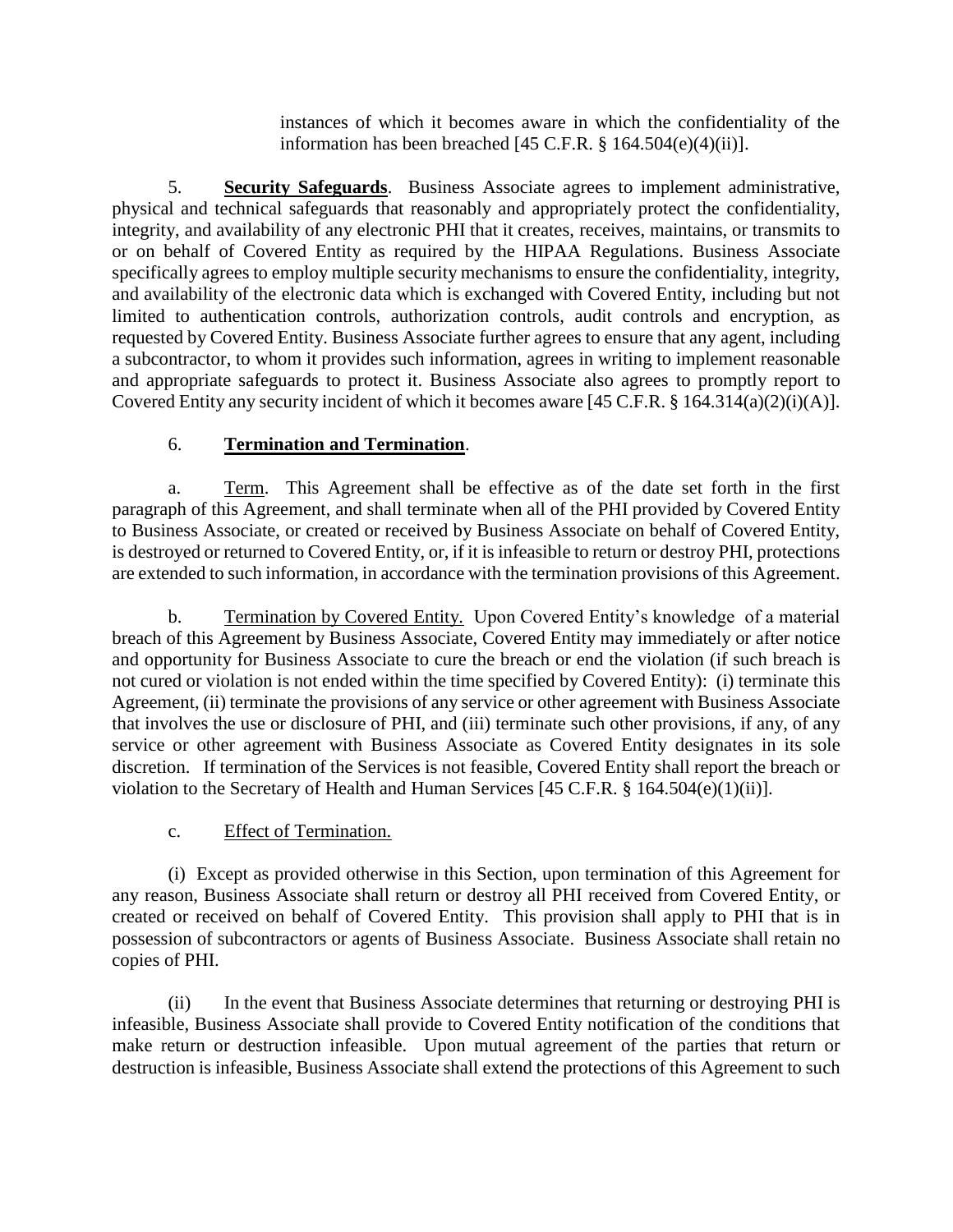PHI and limit further uses and disclosures of such PHI to those purposes that make the return or destruction infeasible, for so long as Business Associate maintains PHI.

7. **Indemnity**. Business Associate shall indemnify and hold Covered Entity harmless from all claims, damages, liabilities, judgments, costs, including reasonable attorneys' fees, which Covered Entity may incur in connection with the performance or breach of Business Associate's responsibilities, obligations, warranties, and representations contained in this Agreement. This provision shall survive the termination or expiration of this Agreement and the completion or earlier termination of the Services.

8. **Amendment**. The parties acknowledge that federal and state laws relating to the privacy and security of patient information are evolving rapidly. The parties hereby agree that references to HIPAA as set forth in this Agreement shall mean HIPAA as amended, without need to amend this Agreement. The parties further agree to take such actions and to execute any and all amendments to this Agreement that Covered Entity determines appropriate to implement the standards and requirements of HIPAA, the HIPAA Regulations and other federal and state laws and regulations relating to the privacy and security of patient information.

9. **No Third Party Beneficiaries**. Nothing express or implied in this Agreement shall confer upon any person, other than the Parties hereto and their respective successors or assigns, any rights, remedies, obligations or liabilities whatsoever.

# 10. **HITECH ACT**

- a. Business Associate will comply with the requirements of Title XII, Subtitle D of the Health Information Technology for Economic and Clinical Health (hereinafter "HITECH") Act, codified at 42 U.S.C. Sections 17921 – 17954, which are applicable to business associates, and will comply with all regulations issued by the Department of Health and Human Services (hereinafter "HHS") to implement these referenced statutes, as of the date by which business associates are required to comply with such referenced statutes and HHS regulations; and
- b. Business Associate will make a report to the Covered Entity of any breach of unsecured protected health information, as required by 42 U.S.C. Section 17932(b), within five business days of Business Associate's discovery of the breach, and
- c. Business Associate will indemnify Covered Entity for any reasonable expenses Covered Entity incurs in notifying individuals of a breach caused by Business Associate or its subcontractors or agents.
- d. Business Associate understands it is not in compliance with the HIPAA standards set forth in Sections 164.502(e) and 164.504(e) if the Business Associate knows of a pattern of activity or practice that the Covered Entity engages in which constitutes a material breach or violation of the Covered Entity's obligation under a contract or other business arrangement, unless the Business Associate takes reasonable steps to cure the breach or end the violation, as applicable, and if in taking steps to cure